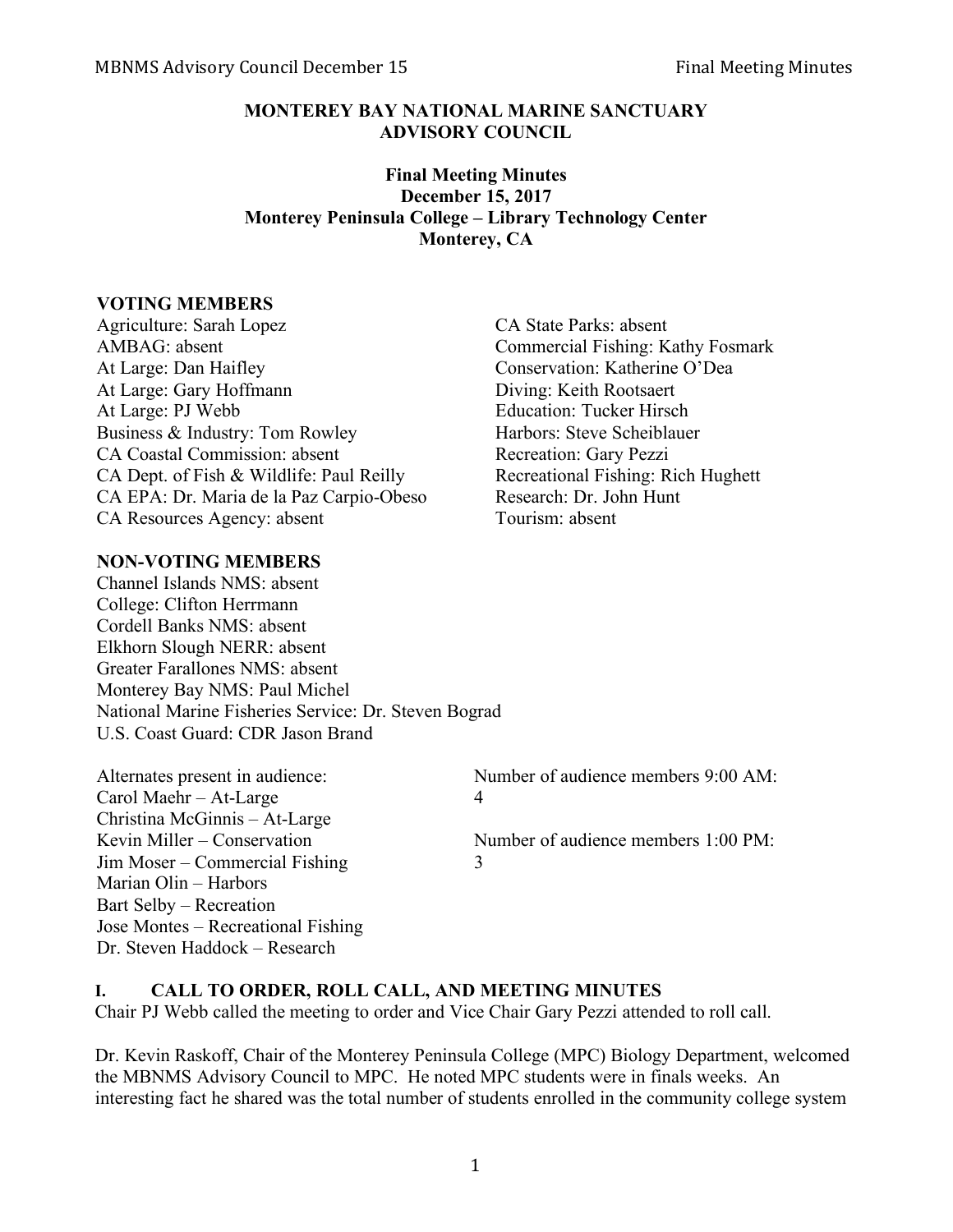is greater than that of students enrolled in the CSU and UC systems combined. He thanked the Advisory Council for being on campus for the meeting.

## **APPROVAL OF MEETING MINUTES**

Approval of October 20th DRAFT Meeting Minutes **MOTION: Tom Rowley, Maria de la Paz Carpio-Obeso seconded.** (Vote: 10 in favor, 0 opposed, 3 abstentions)

## **II. STANDING ITEM: Superintendent Report**

MBNMS staff is making good progress on the MPR process. They are currently drafting and revising action plans. The goal is to get the draft outline of the management plan to the Advisory Council mid to late January for review. At the February Advisory Council meeting, staff will present and take input on the action plan strategies and activity titles, not the detailed language of each action plan. A draft management plan will then be completed and sent to ONMS Headquarters in the spring for review.

Paul gave a presentation on the recovery effort on the endangered black abalone after a landslide at Mud Creek on the Big Sur Coast. The Mud Creek landslide, which occurred on May 20, 2017, reshaped the California coastline. It was the largest recorded landslide in Big Sur. The landslide material extended 600 feet into the ocean, creating 15 acres of new land. The new land and redistribution of sand, sediment and rocks buried and killed black abalone and the remaining alive black abalone are slowly dying. CalTrans is working to have the highway reopened to traffic by late summer 2018. Biologists from UC Santa Cruz, CDFW, MBNMS CalTrans and Tenera Environmental searched just north of the landslide and found 334 black abalone in four hours. Thirty-one of those black abalone were taken to a protected location and placed into crevices where black abalone already lived. The remaining abalone were alive. Next steps include monitoring of Mud Creek intertidal, monitoring of translocated abalone and conducting future rescues as necessary. This is the first recovery effort of this kind. This is a critically endangered species and is found in significant numbers only on the Big Sur Coast, Channel Islands and San Nicholas Island.

## **III. ACTION ITEM: Beach Nourishment Options**

Paul Michel gave a presentation on the beach nourishment issue being addressed in the MBNMS Management Plan Review. He recapped the Advisory Council's previous involvement in addressing the issue as well as some background information including MBNMS prohibition in terms of designation, existing regulations directing the placement of dredged material and the issue at Pillar Point-Surfers Beach. He also reviewed the three options presented at the October MBNMS Advisory Council meeting for moving forward with the issue. The first option is to do an interpretive rulemaking to clarify what the intent of the prohibition should be: dispose of sediments not suitable for beach nourishment, reuse clean sand dredged from harbors for the purposes of beach nourishment. The second option is to reopen the Designation Document and initiate rulemaking process to modify MBNMS regulations and terms of designation to allow reuse of dredged materials from harbors for beach nourishment. The third option is to take no action, to continue existing practices allowing placement of dredged clean sand above mean high water and prohibit dredged sand placement below mean high water.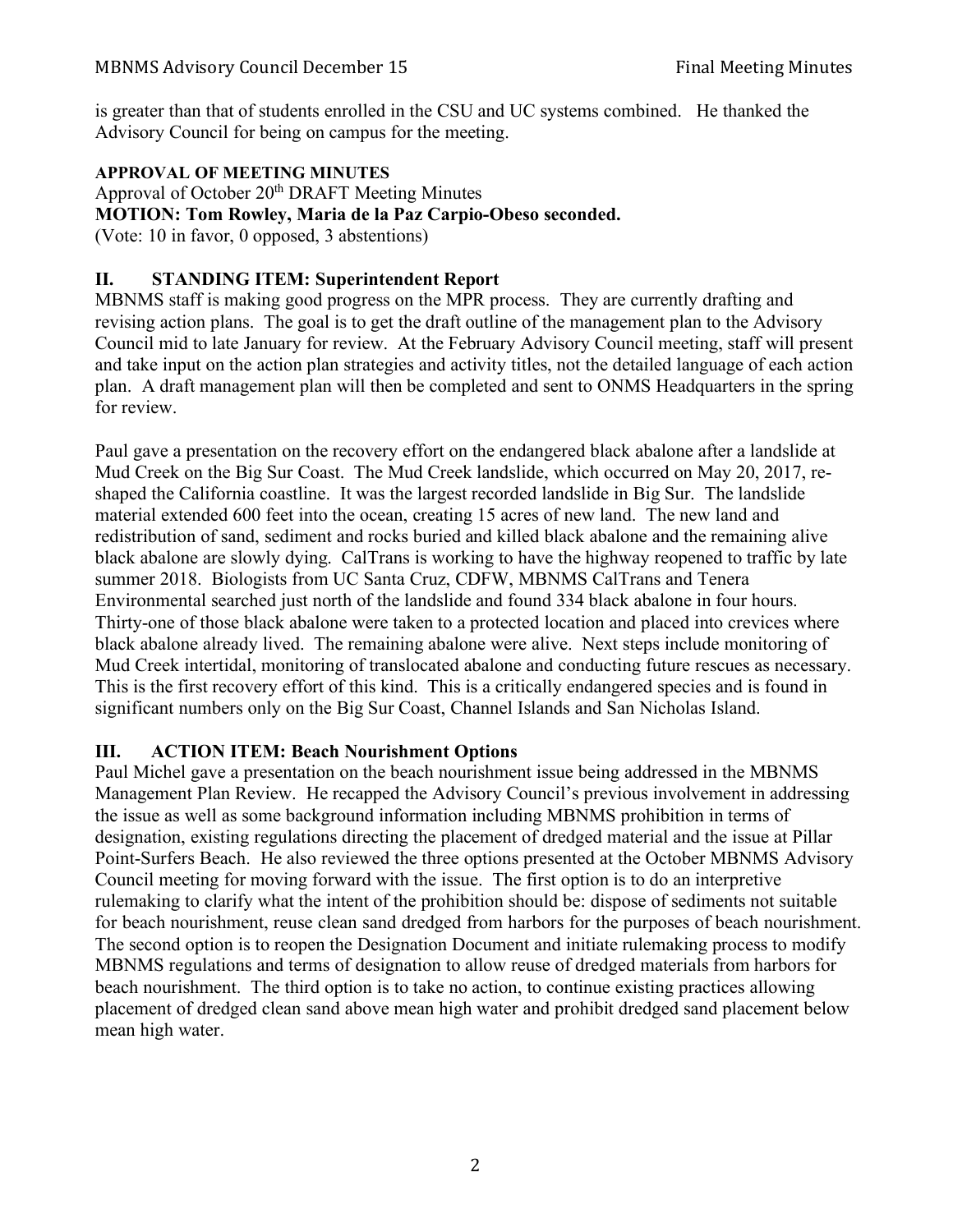#### MBNMS Advisory Council December 15 Final Meeting Minutes

#### Public comment:

Jim Haussener, California Marine Affairs and Navigation Conference (CMANC) – CMANC has been involved in this discussion for 20 years. We appreciate the AC's efforts and support option one.

Maura Twomey, AMBAG – Support option one.

John Moren, San Mateo County Harbor District (SMCHD) Director of Operations – SMCHD appreciates the sanctuary considering the interpretation of "dredged material" consistent with Clean Water Act, clean sand = fill, not dredge material, which must be disposed of. Fill is/can be used for beneficial reuse.

Brad Damitz, consultant to SMCHD – I encourage the MBNMS Advisory Council to adopt option one to reinterpret and "clarify and define" terms allowing for beneficial reuse.

#### Advisory Council Member Discussion:

PJ Webb: read the white paper and felt it helpful to understand the issue. The pilot project at Surfers Beach increases likelihood of sand staying in system longer. No other viable options for armoring have been identified. Agree with option one and against opening designation document.

Brian Nelson (read by PJ Webb): Dear Colleagues, Guests, and MBNMS Staff,

I am sorry I am unable to attend the December SAC meeting due to illness. I would like to comment on the three options regarding the Beach Nourishment Action Item before the SAC today. Over the last year we have been briefed several times on Harbor Dredging and Beach Nourishment. These discussions have helped us realize with our faster than normal changing environment, we to must react more promptly to our coastal changes and needs. Beach nourishment is an alternative to manmade structural coastal armoring. My opinion from the discussions of past meetings, my professional experience, and comments from fellow SAC members is that re-categorizing "dredge material" into reuse material suitable for Beach Nourishment and materials that are incompatible due to grain size characterization or contained contaminates is smart and wise. Compatibility and contaminates are factors in dredging operations that are already studied and tested while obtaining yearly dredging permits. When considering a change in the dredge material language there would be no additional steps that would be required to make the determination of clean and compatible dredge material. The agencies responsible for these criteria are the US Army Corp of Engineers, USACE and the Environment Protection Agency, USEPA. The three options before us may seem at first very similar, however in a close review they are very different and offer significant advantages and possible unintended consequences if not carefully considered.

Addressing the options in reverse, option three is to do nothing and continue to require clean and compatible Beach Nourishment material to be placed above MHW. This is not the best use or placement point in all cases to help restore a beach or a surf zone. Transporting the material slightly offshore delays the effectiveness by at least one full cycled set of sand shifting seasons. The best option is just below MHW where the material is cycled out to the surf zone and will naturally build up a bar that diffuses energy. Option two is to open the Sanctuary Designation Document and initiate a full and complete NEPA and EIS process. Delays and the possible unintended consequences are many. All parts of the document could be changed or altered. In the case of recent review by the Department of the Commerce into Monuments and Sanctuaries that were designated within the last 10-years or less to be reviewed for mineral exploration. This action could prove catastrophic to the original mission of the Monterey Bays National Marine Sanctuary. Option one allows MBNMS staff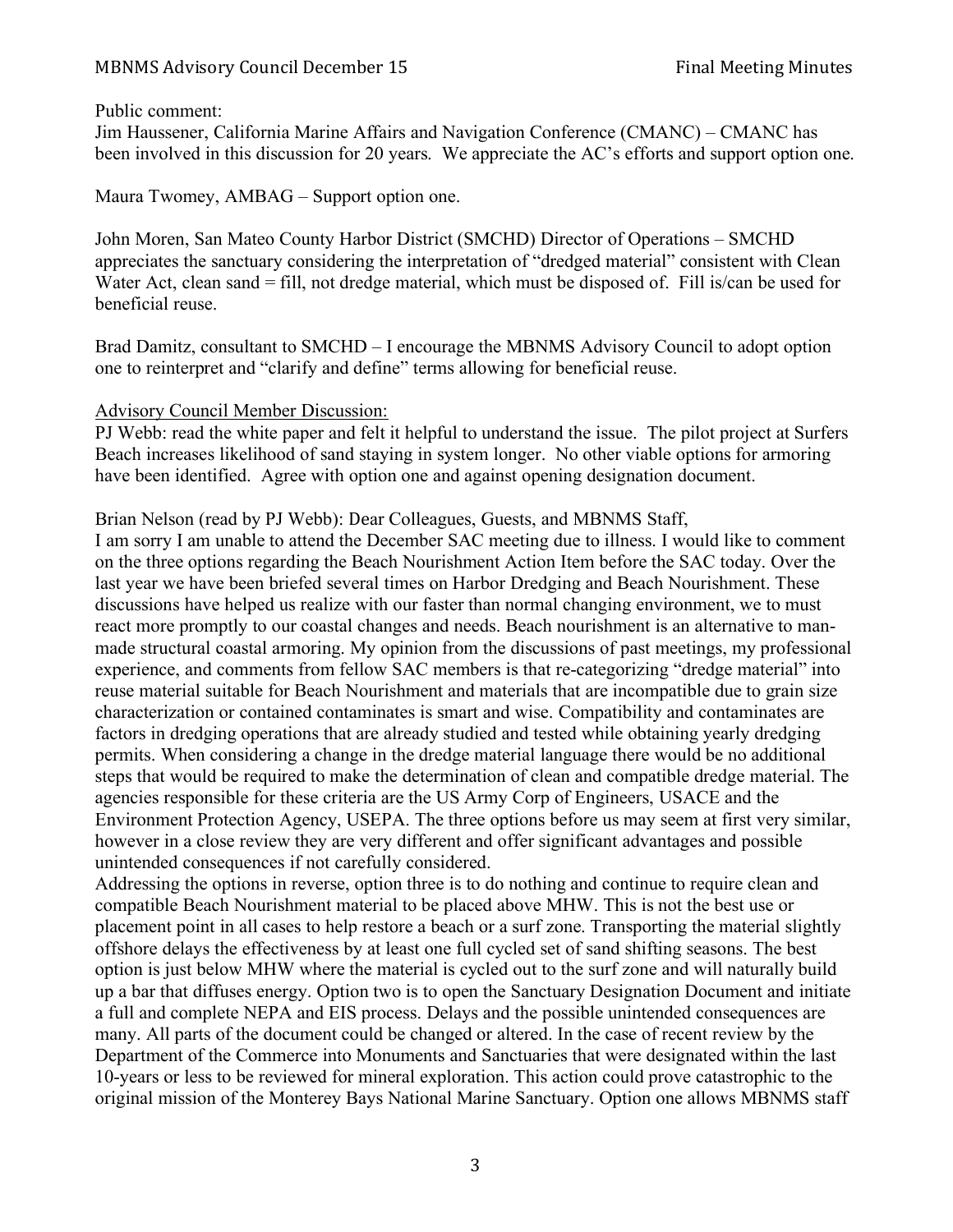to use the interpretive rule and correctly identify dredge material into two categories and allow for special permitting considerations for each specific beach nourishment project.

Option one is a win win for our communities, constituents, and enables our harbors to assist in a more natural method of local coastal armoring. This year with the future closure of the Cemex plant that was negotiated will eventually help slow the loss of the southernmost beaches in the Monterey Bay. But other areas such as Pillar Point, Santa Cruz, and Moss Landing need more flexibility working with MBNMS, USACE, California Coastal Commission, and USEPA in placing the material which makes the best use for their specific projects.

The Diver SAC Representatives strongly support option one of our Harbors and Dredge Disposal Action Plan.

Thank you

Tucker Hirsch: in support of option one

Kathy Fosmark: in support of option one

Steve Scheiblauer: in support of option one but with the caveat of not placing additional dredging requirements on harbors

Joint statement of four harbors:

Background

When the MBNMS was being considered for Designation, concerns were expressed by the Harbors that such a designation not interfere with harbor dredging, or the placement of clean dredged material onto beaches and near-shore waters, consistent with past permitted practices. The outcome was that areas for each harbor were precisely defined in the Designation Document; no other areas would be allowed for the placement of dredged material.

This approach turned out to cause a variety of problems for Harbors. Although there is no question but that MBNMS Staff has been as helpful as they can be, given how precise and limiting the areas available are, costly problems have arisen, and worthy beach nourishment projects have stalled, or been made more difficult. In some cases, the historic disposal areas are defined with a precision in the Designation Document that is not reflective of historic permits or practices, resulting in new definitions having been created by MBNMS despite an intention to grandfather past practices. Larger problems may also arise. Quoting from the October 30, 2015 USACE scoping comment on this subject, to the MBNMS:

"Prohibiting the beneficial use of dredged material in the MBNMS, and the associated limitations on beach nourishment, may contribute to more rapid expansion of coastal armoring along the shoreline of the sanctuary."

During the last (2002-07) MBNMS Management Plan Review, a Dredging Working Group was formed. During that process, the Harbor representatives requested that the strict limiting language of the Designation Document be changed, to allow the MBNMS to permit or authorize beach nourishment projects.

Recommended Solution

The Harbors now recommend the more direct and simpler option recently suggested by MBNMS staff, to:

Clarify the term 'dredged material' in Terms of Designation through an "interpretive rule" consistent with Clean Water Act, Ocean Dumping Act, and USACE and USEPA policy and regulations (eg,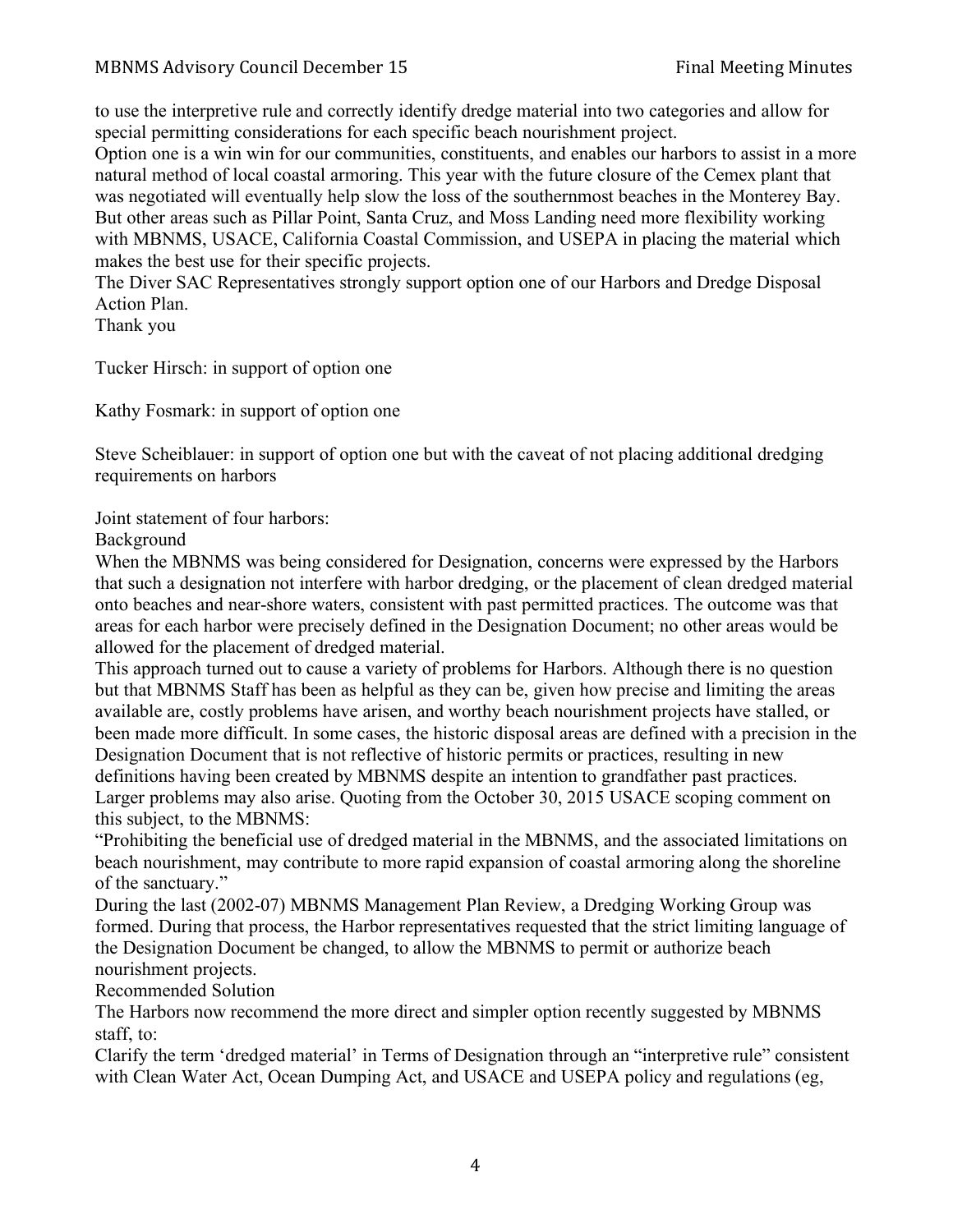define and distinguish between beneficial reuse and disposal) for the placement of fill material below the mean high water line.

Provided that this change implements the goal for placement of clean material for beneficial reuse below the high water mark, the Harbors can support this option, as dredging activities already conform to the rigorous testing and science-based requirements of these Acts and policies. The Harbors explicitly support allowing the Surfers Beach project to move forward quickly, and to consider a larger project such as the 'medium beach fill concept' (up to 150,000 c.y.) as identified by USACE.

However, the Harbors will alternatively support and request a change in the Designation Document should the 'interpretive rule' change not proceed.

Harbors do not support the MBNMS requiring or recommending changes to sediment testing, or other conditions placed on top of the comprehensive testing and monitoring required by other regulatory agencies, including USEPA and USACE, with jurisdiction overseeing the placement of dredged material.

Dr. John Hunt: in support of option one. Recommendation is conditioned on assumption that interpretative rulemaking does not open Terms of Designation, agrees no conditions on sediment quality need to be added.

Sarah Lopez: seconds what Dr. John Hunt said but felt she should abstain from giving a formal opinion. She did think it should not be an issue of big concern to the agriculture industry since it will not affect the Salinas River mouth.

Gary Hoffmann: concerned about getting resolution on whether option one would open the designation document. How will the definition of dredged material be conducted/derived? Not being provided the scope of how sediment is tested (which was said that would be provided at this meeting.)

Keith Rootseart: agrees with Brian Nelson's statement.

Katherine O'Dea: in agreement we need to nourish our beaches with clean materials. Echoed not wanting to open the designation document.

Tom Rowley: From an economic viewpoint, option one is a reasonable way to go without opening the designation document.

Gary Pezzi: in support of option one if it doesn't open the designation document.

Dr. Steven Bograd: no formal comment from National Marine Fisheries Service but option one seems optimal.

CDR Jason Brand: no comment

Dan Haifley: in support of option one if it doesn't open the designation document. This would help the natural movement of the sand into the littoral cell.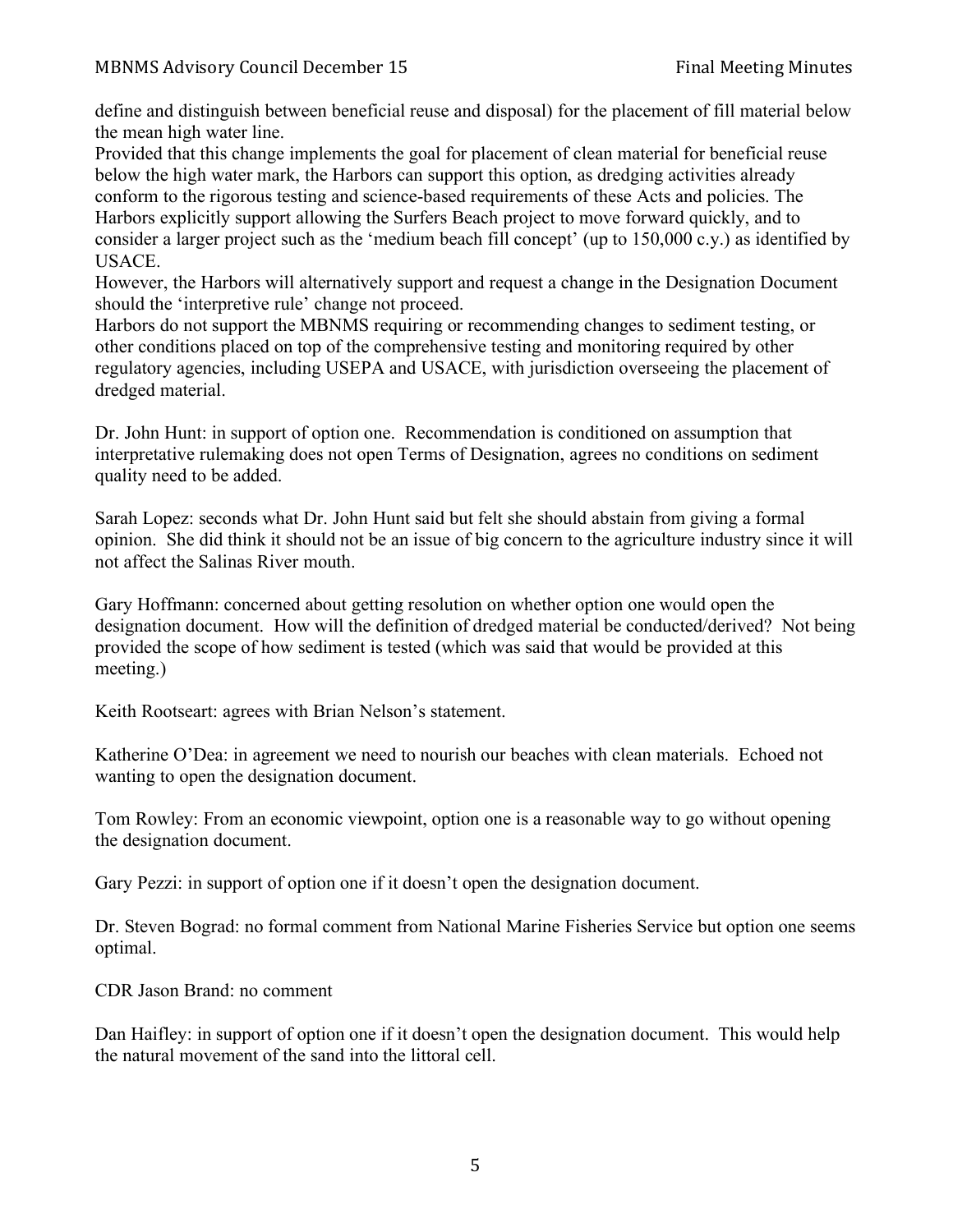Maria de la Paz Carpio-Obeso: appreciated information provided in white paper, in support pf option one.

Clifton Herrmann: in support of option one if it doesn't open the designation document.

Paul Reilly: in support of option one if it doesn't open the designation document.

Rich Hughett: in support of option one if it doesn't open the designation document.

Christina McGinnis: in support of option one if it doesn't open the designation document. Given the uncertainty, thinks the vote should be delayed until there is an answer from legal council. Agreed with Gary Hoffmann the AC should get more information about clean sand testing. She also felt baseline studies would be good to see if contaminants are introduced.

Kevin Miller: in support of option one to solve the human-made problem.

Jim Moser: in support of option one.

Dr. Steve Haddock: how does option one solve the problem specifically? Does this redefine clean dredge?

Paul Michel: the term "dredge material" has often been synonymous with contaminated material.

Marian Olin: supports beneficial reuse of sand

Bart Selby: in support of option one. Concerned that harbor is most significant brown pelican roost in northern California, will dredging affect that population?

Carol Maehr: echoed Gary Hoffmann and Dr. John Hunt. How will the term be clarified? Steve Scheiblauer: the definition is equal to that in the Clean Water Act. It would link beneficial reuse to the Clean Water Act.

Dr. John Hunt: has there been clarification of the terminology of "dredged material"? Will that open the designation doc? Paul Michel: that is still being reviewed by legal council.

The Advisory Council drafted a recommendation to be given to MBNMS staff. A motion was made by Steve Scheiblauer to approve the recommendation. (See Appendix 1) Seconded by Dan Haifley. **Motion: PASSED**

(Vote: 15 in favor, 0 opposed, 0 abstention)

## **IV. MEMBER ANNOUNCEMENTS**

Dan Haifley, At-Large primary: New Five Year Plan for offshore oil and gas development 2019-2024, will include Arctic, Gulf of Mexico, and Atlantic. Remote chance of the west coast being included and if so, more incentive to trim west coast sanctuaries.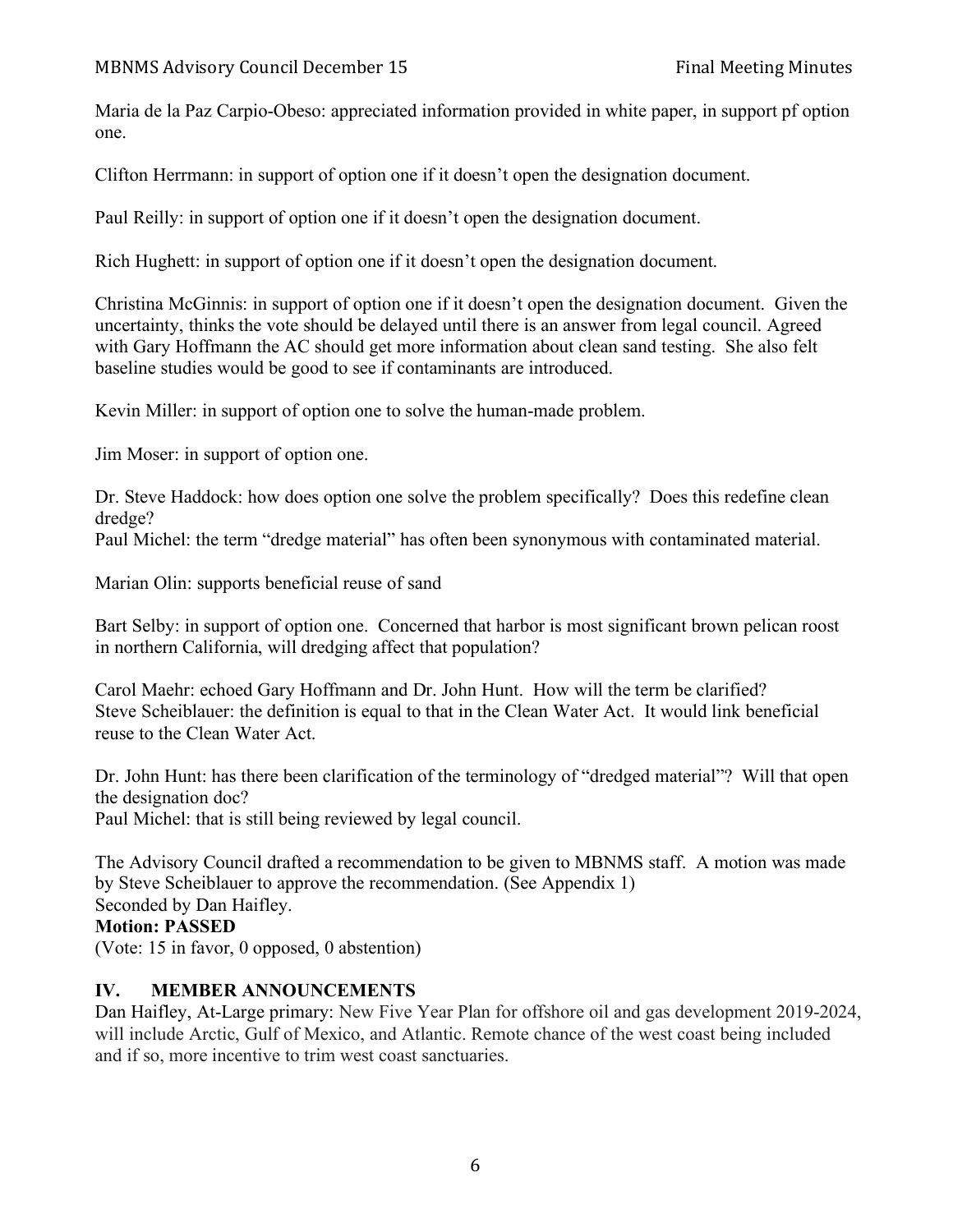Paul Reilly, CA Department of Fish and Wildlife primary: Dungeness crab quality tests conducted in northern California in November 2017 indicated that the crabs would not be ready for harvest at the time of the normal season opener, December1 in Mendocino, Humboldt, and Del Norte counties. CDFW Director Bonham delayed the start of the season until December 16. Subsequently, another round of quality testing forced the Director to delay the opener until December 31. Additional testing will be scheduled to occur by Dec. 22. If quality remains low, an additional delay until Jan. 15, 2018 will be issued by the Director. This date is the latest the season can be delayed due to quality testing. Some elevated levels of domoic acid have been found in northern California Dungeness crab. California Dept of Public Health recommends not eating viscera from these crab. The commercial season opened in central CA November 15 with mixed results. On December 31, boat-based sport fishing for groundfish will close until April 1 in our Management Area. This closure includes rockfish, lingcod, cabezon, and greenlings.

The California Fish and Game Commission voted to close the recreational red abalone fishery for the entire 2018 season. Normally, the fishery may occur north of a line extending due west from the center of the mouth of San Francisco Bay. This action is based on CDFW scuba surveys that showed densities of red abalone well below sustainable levels, as specified in the Abalone Recovery and Management Plan. An unprecedented combination of warm water conditions, poor kelp production, and a population explosion of purple urchins in northern California has caused starvation and significant mortality of red abalone. Next year the Commission will assess CDFW scuba survey data from 2018 and discuss management options for 2019.

Gary Pezzi, Recreation primary: no new announcements

PJ Webb, At-Large primary: Cambria/San Simeon area feeling impacts of smoke and ash from the Thomas Fire. Recently had King Tides. The King Tide Project take pictures at ocean access points and helps communities plan for sea level rise and storm surges. Cappuccino Cove – California State Parks announced to plan to build a campground and RV park there. CalTrans already announced building a 60-car parking lot there. This is a highly eroded area where Highway 1 has already been moved inland. This is a northern elephant seal pupping area. Recently in the Cambria area, one sea otter has been shot, one has been skinned (more than likely skinned after death) and one successfully rehabbed and released. In January there will be an Advisory Council Chair Summit. She requested council members to send her any constituency concerns to share at the summit.

Tom Rowley, Business & Industry alternate: At the Monterey Conference Center there is a one of a kind metal sculpture/fountain of a school of fish he encouraged council members to visit. The second floor of the conference center is still being worked on. January  $31<sup>st</sup>$  is the projected completion date. A formal dedication should happen. Secondly, Tom mentioned the sanctuary's involvement with the Environmental Impact Statement (EIS) on desalination. The draft EIS should be available by March. He expressed concerns about further delays and the size of desalination plant. There are only 40,000 people paying for this expensive desalination/slant well. Lastly, after observing a shipwreck in Honolulu while on vacation, he suggested recent shipwrecks here need adequate security until wreck can be removed.

Katherine O'Dea, Conservation primary: There is a statewide effort led by the Center for Biological Diversity attempting to get coastal communities to sign resolutions opposing offshore oil and mineral gas exploration in SC and Monterey. Save Our Shores teamed up with Monterey Office of Oceana to get resolutions passed in many cities.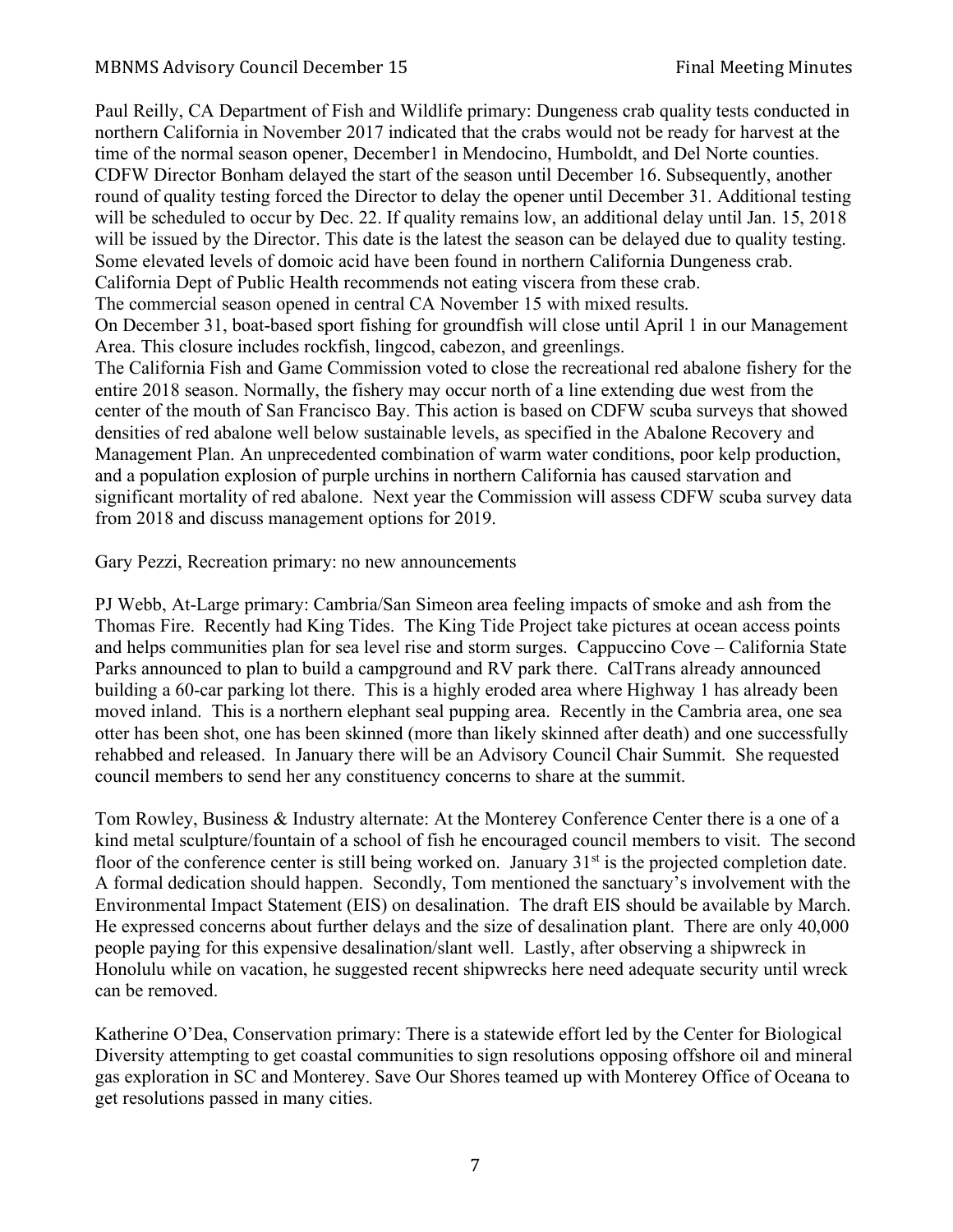Keith Rootsaert, Diving alternate: December Newsletter out with 2677 emails. For 2017 the Dive seat published a total of 12 Newsletters and special event campaigns averaging more than a 30% open rate throughout the year. Keith contributed to as article in Hakai Magazine regarding seal bombs https://www.hakaimagazine.com/news/california-fishermen-are-throwing-explosives-sea-lions/

This was also picked up by Smithsonian.com. He also contributed to an article in Oceans Deeply on sea urchins

https://www.newsdeeply.com/oceans/articles/2017/10/10/sea-urchins-are-laying-waste-to-kelpforests-and-an-entire-ecosystem

Keith is trying to get permission to do an urchin removal study but is having difficulty amending a SPC to take urchins in the Pacific Grove Marine Gardens MPA. He is also exploring another tactic of changing the F&G regulations restricting urchin take through the F&G commission with Dr. Bruce Watkins.

Reef Check California has completed their 2017 survey season completing 7 more sites than last year and twice as many as 2014. This year RCCA added climate change monitoring to their surveys and is deploying temperature recording devices at survey sites along with 7 more robust monitoring stations on the California coast.

2018 we are planning to coordinate with MBNMS staff and to attend DEMA having a booth available to continue our education and familiarization campaign with MBNMS, GFNMS, and CBNMS. To continue our efforts to work with the State of California, Fish and Wildlife, to get them to "sincerely" work on a permitting process for artificial reefing.

Critical habitat issues in the Marine Sanctuary: (1) The continued proliferation of Sea Urchins and the destruction of the kelp forests as the Urchins main food source. (2) The absence of the Sea Stars. (3) A shut down of the North Coast Abalone recreational fishery

Gary Hoffmann, At-Large primary: There have been three reported whale entanglements in Monterey Bay since the last AC meeting. The whale entanglement team sighted only one. It was a calf with the mother close by. NMFS gave the ok for them to do an assessment. After three or four hours the calf disentangled itself and by the end of the day the baby was breaching. Gary also observed a drone flown in Pebble Beach at Bird Rock. He expressed drones still need to be addressed as harassment. During future Superintendent's Report, can we receive a recap of how many calls are reported to the NOAA harassment hotline?

Sarah Lopez, Agriculture alternate: Farming doesn't stop this time of year but does slow down. Many vegetable operations moved to Yuma and strawberry operations in Santa Maria. Industry engaging in renewal of agriculture order regulation. There are concerns about the uniqueness between different agriculture areas (coastal vs. central valley) and the language used in the regulations. In addition, they are seeing statistically significant downward trends in nitrogen loading of surface waters. Completed second round of expanded toxicity monitoring looking for multiple pesticide classes in sediment. Seeing reductions in some classes of pesticides but finding others.

Dr. John Hunt, Research primary: no new announcements

Steve Scheiblauer, Harbors primary: There were thousands of people at the recent lighted boat parades. Dredging is going on in Santa Cruz Harbor. On December 6<sup>th</sup>, Monterey Bay Aquarium gave out three awards and Steve received the Public Service award.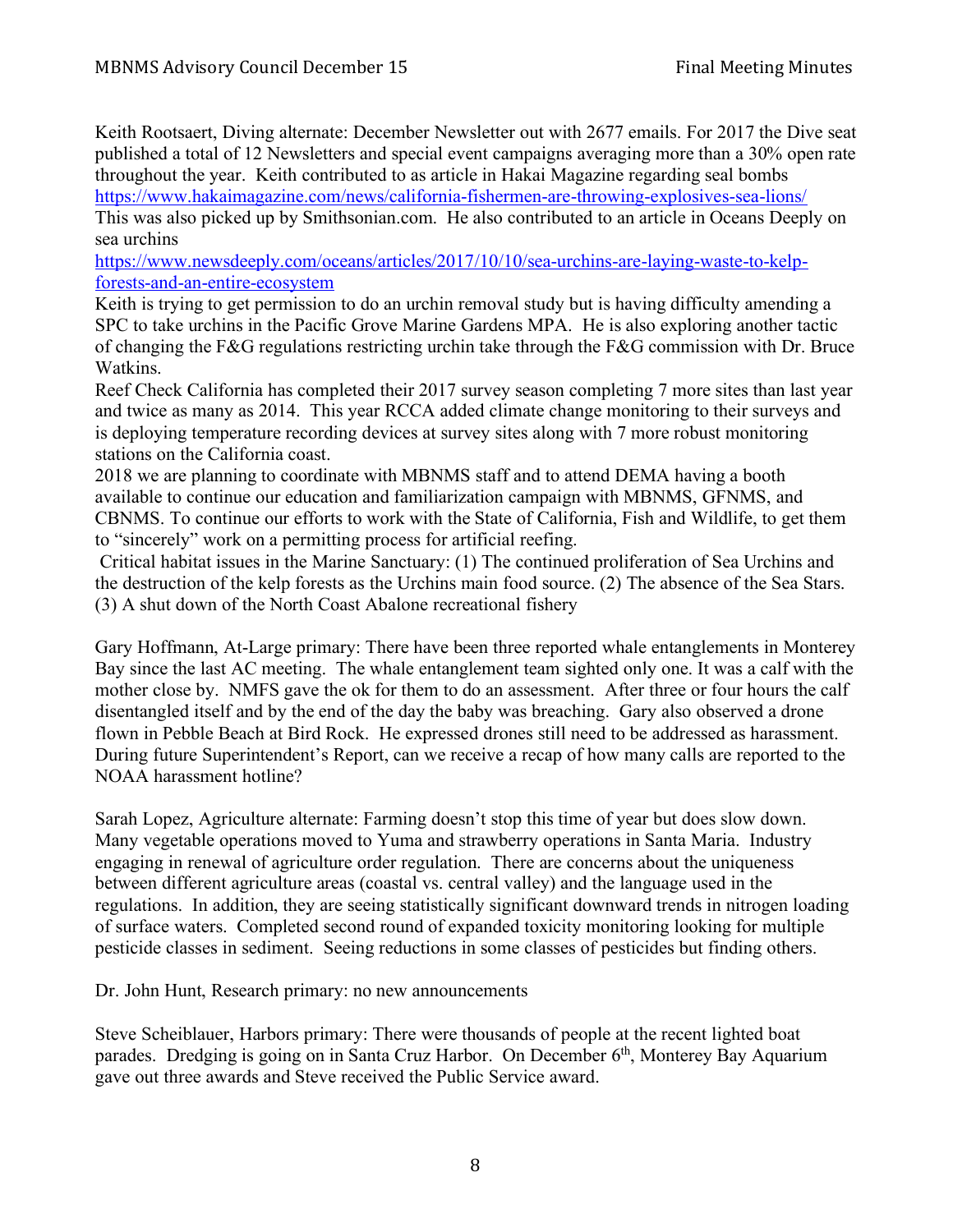### MBNMS Advisory Council December 15 Final Meeting Minutes

Kathy Fosmark, Commercial Fishing primary: In the Dungeness crab fishery, California Department of Public Health monitors have collected 6 samples of crabs up and down the coast. Two of the most recent samples were above the allowable 30% level. Those samples were from areas closest to the Crescent City port. In regards to whale entanglement and the crab fishery, someone has developed a breakaway if a whale or anything comes in contact with the rope it will break and release. The breakaway rope has been patented. There are things going on behind the scenes and whale entanglement is not a dead subject with the commercial crab fishing industry.

Tucker Hirsch, Education primary: Jon Hill and Tucker met with Amity Wood at the MBNMS Monterey office on December 13<sup>th</sup> and got a great introduction/refresher of MBNMS's education and outreach. (We even got a sneak peak at the draft Education plan!)

- Tucker attended the MBEE (Monterey Bay Env Ed) end of year meeting. Amity Sandage's work with the Env Ed providers in Santa Cruz has resulted in a beautiful brochure to help teachers get Env Ed into their classes. (Much of the focus of Env Ed here is on the Sanctuary, MPAs, and our connected watersheds).
- Exciting work is happening in SC county to get more Env Ed for students, in conjunction with the roll out of the new science standards that are in the process of getting into the classrooms (NGSS). This is especially true in PVUSD.
- Monterey seems to be lagging behind here, and I would like to see more happening down there.
- Save Our Shores is looking at ways we can partner with these efforts so that we can make sure there is an emphasis on marine and sanctuary education.
- Drum Roll for Rich Hughett Fishermen in the Classroom has been a great success in partnership with Real Good Fish this year - it's been presented in 6 schools, in both counties, reaching 28 classes and over 600 students. More funding is needed to see this continue at a cost of about \$3,000/10 presentations.
- Save Our Shores is scheduling more paddle cleanups for 2018 on the Pajaro and Salinas Rivers. We are now looking for groups with their own watercraft and transport or in-kind donations of kayaks and trailers. Kayak Connection in Elkhorn Slough has graciously donated for those local paddle cleanups and Monterey Bay Kayaks will most likely offer some assistance, but we'll need more.
- Save Our Shores is offering its first, new Sanctuary Stewards volunteer training this January. 4 week sessions, Wednesday evenings, Jan 17 - Feb 7. Details TBD but signups are up on the website.

Dr. Steven Haddock, Research alternate: The Deep-Sea Biology Symposium will be held at the Monterey Conference Center on September 9-14, 2018. Anyone interested in local sponsorship or participation can contact the organizers via the web site http://dsbs2018.org.

A paper and video about deep-sea food webs in Monterey Bay came out this week, summarizing 27 years of submersible observations in the Sanctuary. http://j.mp/deepfoodweb

A study analyzing 350,000 organisms seen from the remotely operated vehicle found that bioluminescence, the ability to make light, is present in 76% of the visible animals throughout the water column from the surface to 4000 meters. https://www.nature.com/articles/srep45750

Jim Moser, Commercial Fishing alternate: This year's salmon season has been chopped up. They were able to fish for a couple months then the fishery closed for a month and reopened for another two months. It was surprising to have found many small fish. Charter boats out of San Francisco had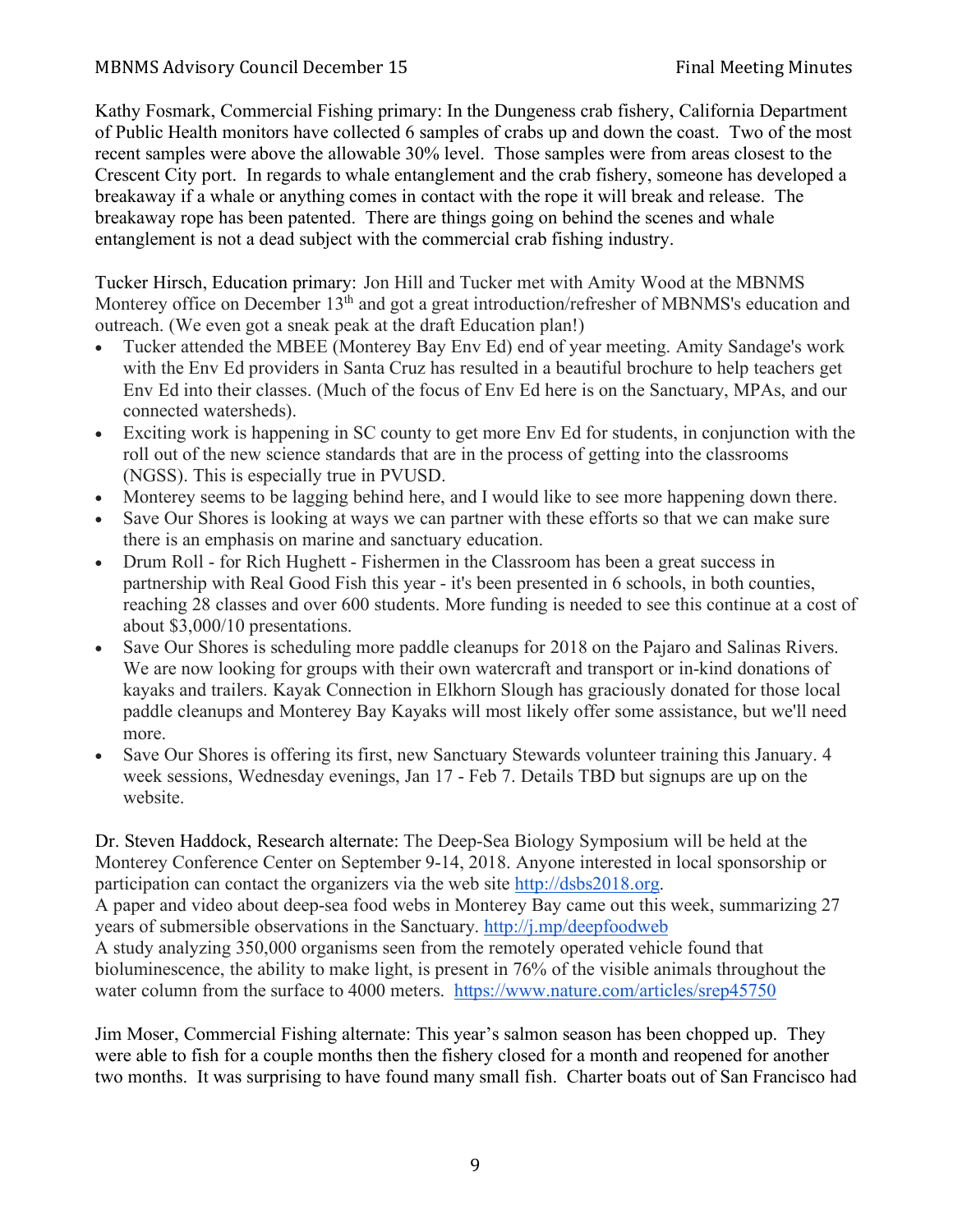an epic season. Commercial fishermen were upset the shutdown by the government did not affect sport fishermen.

Kevin Miller, Conservation alternate: no new announcements

## **V. ADVISORY COUNIL 2018 CALENDAR & WORK PLAN**

Nichole Rodriguez proposed the 2018 Advisory Council calendar. She pointed out there will be six meetings in 2018. The February  $16<sup>th</sup>$  meeting will be in Santa Cruz. The April  $20<sup>th</sup>$  meeting will be in Moss Landing. The June 15<sup>th</sup> meeting will be in Cambria. The August 17<sup>th</sup> meeting will be in Marina. The October 19<sup>th</sup> meeting will be in Salinas. Topics include an overview of the draft MBNMS Management Plan. The December 14<sup>th</sup> meeting will be in Monterey. Nichole also discussed drafting a work plan for 2018 meetings. Annual work plans outline issues and projects for the Advisory Council to focus on. The Executive Committee will convene prior to the first Advisory Council meeting of 2018 to determine potential topics for the Advisory Council to rank/prioritize prior to the first meeting in 2018 where the work plan will be presented. Advisory Council members shared their topics of interest for the Executive Committee to consider.

### **VI. PUBLIC COMMENT FOR ITEMS NOT ON THE AGENDA** none

# **VII. REVIEW OF ONMS STRATEGIC PLAN**

Dawn Hayes gave a presentation on the ONMS' New Strategic Plan including background information, core values, goals, objectives and implementation. The strategic plan is meant to convey to the public the priorities for the next five years, provide focus and direction to staff, affirm core values and deliver on NOAA's responsibilities as stewards of nationally significant ocean places. Dawn reviewed the new vision and mission for ONMS. She also discussed each core value: community, conservation, collaboration, respect, creativity, accountability and teamwork. There are five strategic goals in the plan: 1.) Ensure thriving sanctuaries and other ocean parks; 2.) Safeguard more underwater treasures as sanctuaries; 3.) Increase support for sanctuaries; 4.) Deepen our understanding of sanctuaries; 5.) Ensure the Office of National Marine Sanctuaries is a great place to work. To put the strategic plan into action, ONMS will: create an environment that invites staff and partners to be active participants in achieving the mission, objectives and priorities; prioritize the actions identified in existing planning documents that align with this strategy; align revisions to sanctuary management plans and employee performance plans with the intent of this strategy; use this strategy to guide future decisions including resource allocations and staffing prioritization.

## Advisory Council Member Discussion

There were a few clarifying questions regarding the intent of the plan. Dawn explained the strategic plan is the "what" document, not the "how" document. An implementation plan would be the "how." She also stated the strategic plan should not affect the MBNMS Management Plan Review process. A council member felt the strategic plan should include cost benefits and another felt the interface between the sanctuary system and other governments should be spelled out better.

# **VIII. WORKING GROUP UPDATES**

Conservation Working Group: In order to determine top priorities and issues for the Conservation Working Group (CWG), Katherine O'Dea and Kevin Miller put together a survey with the help of Karen Grimmer, MBNMS staff, to send out to CWG members. The survey asked how often and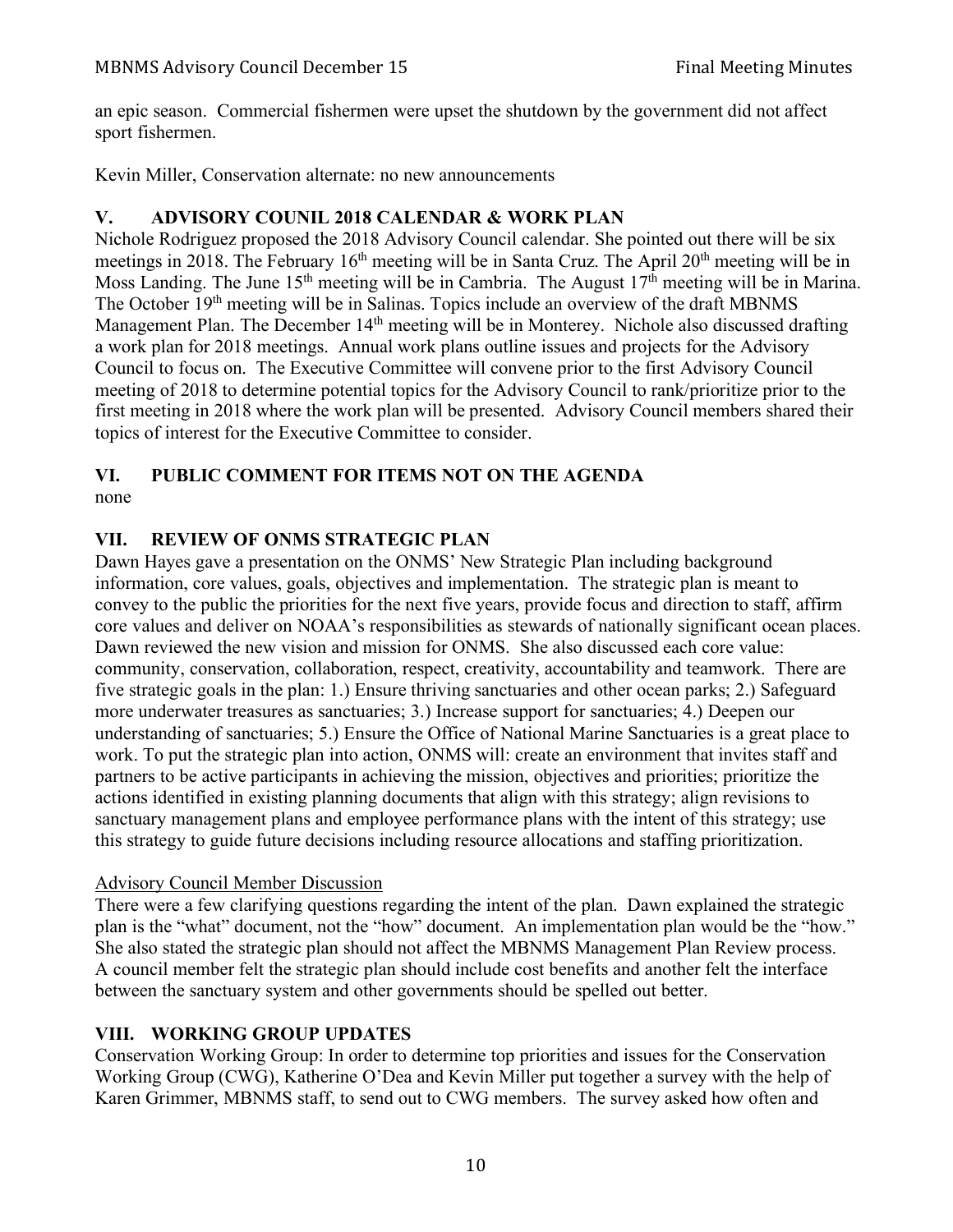### MBNMS Advisory Council December 15 Final Meeting Minutes

when they wanted to meet as well as top priorities and issues for the CWG to focus on. They received 14 responses. The major responses included having meetings in Monterey with Moss Landing as an alternate location and meeting bi-monthly. Top issues to focus on were water quality, habitat health and coastal erosion. Themes of feedback were CWG members like the collaboration and networking happening between AC members and the CWG, CWG members like updates from SAC members and MBNMS staff, and they like providing feedback to SAC representatives. It was decided to hold bi-monthly in Monterey (or Moss Landing alternatively.) The next meeting will be January 25<sup>th</sup>. They will discuss the definition of habitat health and options to determine top topics for next six months.

Research Activity Panel: The Research Activity Panel met on November 3, 2017, at the Long Marine Lab's Center for Ocean Health in Santa Cruz. Caroline Pomeroy of the California Sea Grant Extension Program provided an overview of Sea Grant activities, including collaborative fisheries research, climate change and adaptation, and marine spatial planning.

### Long-term Monitoring

There are three primary components of the RAP effort to advance long-term monitoring of the sanctuary ecosystem:

- 1. Identify and integrate the information needs of resource managers from the sanctuary and partner organizations, with a special focus on the next generation Sanctuary Condition Report;
- 2. Support development of web platforms that aggregate data from multiple sources, analyze the combined data, and provide easily accessible information products such as interactive maps, graphics and reports; and
- 3. Coordinate the efforts of the many existing monitoring programs to develop common assessment questions, monitoring objectives, monitoring designs and ecological indicators.

At the November RAP meeting we received a presentation from Dr. Jennifer Brown of the MBNMS research team that described the progress made by MBNMS staff and their partners in developing the web portals necessary for effectively conveying monitoring information to managers and the public. The major partners in this effort are:

- The MBNMS SIMoN website program that tracks and catalogs monitoring efforts in individual habitats;
- The MBNMS research team that gather and interpret monitoring information and expert opinion to produce the sanctuary Condition Reports;
- The NOAA Integrated Ecosystem Assessment (IEA) that is helping to identify standard measurement parameters that reflect overall ecosystem health; and
- The Marine Biodiversity Observation Network (MBON) that is developing databases, analytics, condition indices and web platforms.

Dr. Brown escribed the substantial progress that has been made on conceptual models of ecosystem function and the graphical user interface tools that help managers and the public access and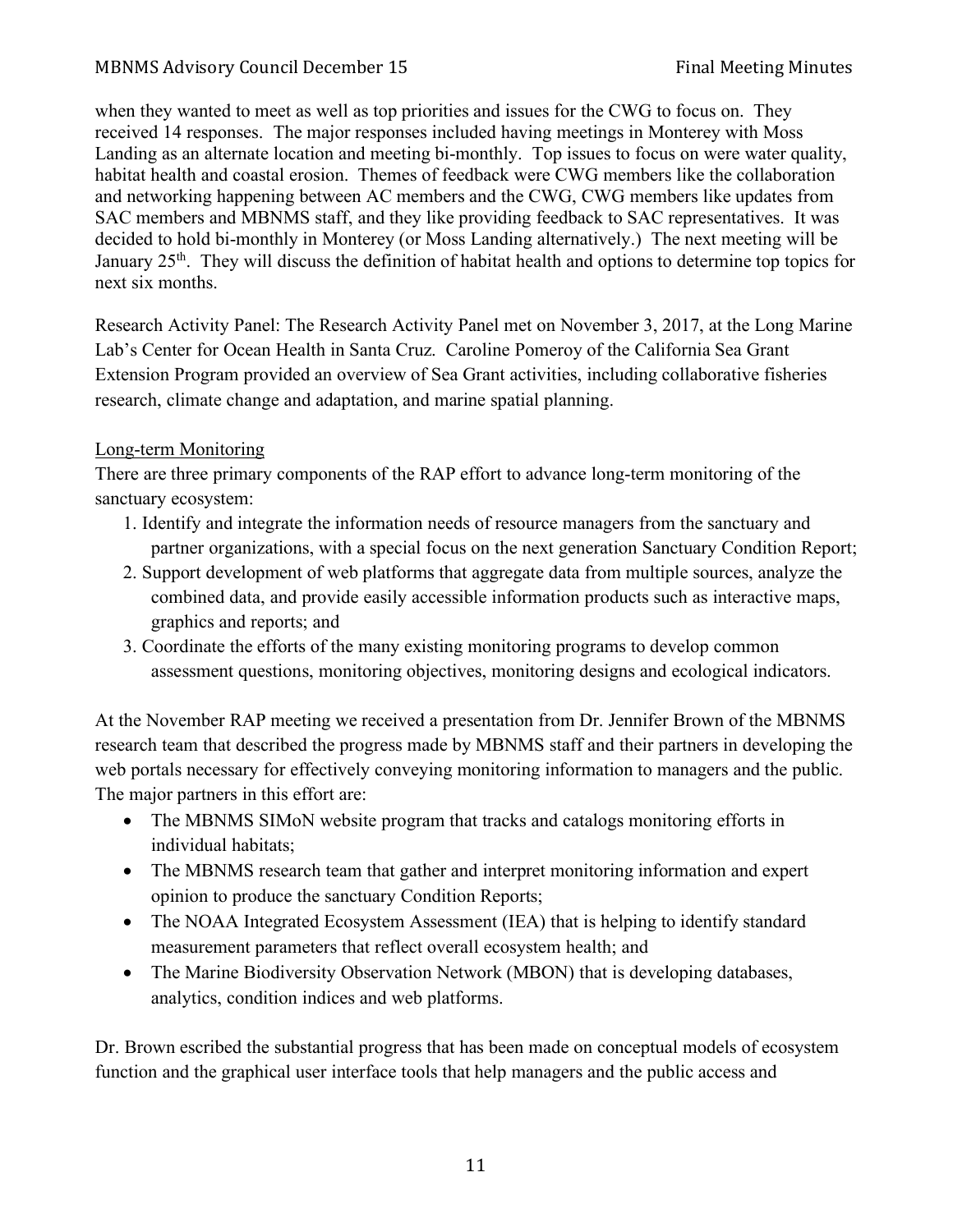understand information about the status and trends of sanctuary plants, animals and biological communities.

The RAP is pleased to announce that Dr. Brandon Southall is the new primary member for the Nearshore Environment. Dr. Southall has been a leader in the NOAA investigations on ocean acoustics and the effects of noise on marine organisms. He is an expert on marine mammals, a productive researcher and an active participant in marine policy deliberations.

The next RAP meeting is scheduled for January  $12<sup>th</sup>$  in Moss Landing, and all Advisory Council members are encouraged to attend.

Recreation and Tourism Working Group: November Newsletter out with 583 emails and a 26.6% open rate which is about 5% off the normal for this newsletter. For 2017 Rec and Tourism sent out 11 Newsletters and special event campaigns.

2018 we are planning to present to SAC, after the Management Plan is completed, the Friends of the Sanctuary Program

# **X. PLASTIC STRAWS/DEBRIS**

Mary Simmons, Waste Reduction Program Manager for City of Santa Cruz, gave a presentation on the use of plastic straws and what steps Santa Cruz (and other local cities and counties) are taking to address plastic disposables. Jackie Nunez, an ocean steward for Save Our Shores, started the "The Last Plastic Straw" movement to help reduce the impact plastic straws have. Mary's predecessor, Chris Moran, wrote an article in 2014 about Jackie and her program. Straws are being addressed because it is an unnecessary item that is easy to give up. More than 500,000,000 plastic straws are used and disposed of daily in the US. The City of Santa Cruz started a voluntary polystyrene ban in 1992 that gradually became a ban of all polystyrene disposable service ware in 2017. Service ware must now be biodegradable, compostable and or/recyclable in the city's recycling program. They also continue to educate the public through campaigns and programs. She noted many other cities (e.g, Capitola, Carmel and Monterey) have similar ordinances and/or campaigns to address disposables.

### Advisory Council Member Discussion:

It was asked if educational materials are provided to companies and restaurants. There is information available on Jackie Nunez's website. There has been work done with local food service vendors to convey the importance of reducing the use of plastic disposables. It was also asked what the biggest issue with plastic straws is. Plastic straws are not recyclable and they are harmful to wildlife.

Katherine O'Dea then gave a presentation on her involvement as well as Save Our Shores involvement in dealing with disposable plastics. When the ordinance when into effect in 2017, local businesses were contacted by Save Our Shores to see how the transition was going. Overall, it went smoothly. Once that was completed, Save Our Shores mandated Katherine to reach out to businesses in Santa Cruz and Monterey Counties. This will occur in 2018. It will be a coordinated effort with organizations like Monterey Bay Aquarium. Assemblyman Mark Stone has a proposed bill "Leash the Lid" law so single use plastic bottles would need lid leashed to the plastic bottle. When doing beach cleanups, Save Our Shores finds many more bottle caps than they do bottles. He is also working towards a ban on cigarette filters. These filters are plastic, filled with chemicals and last